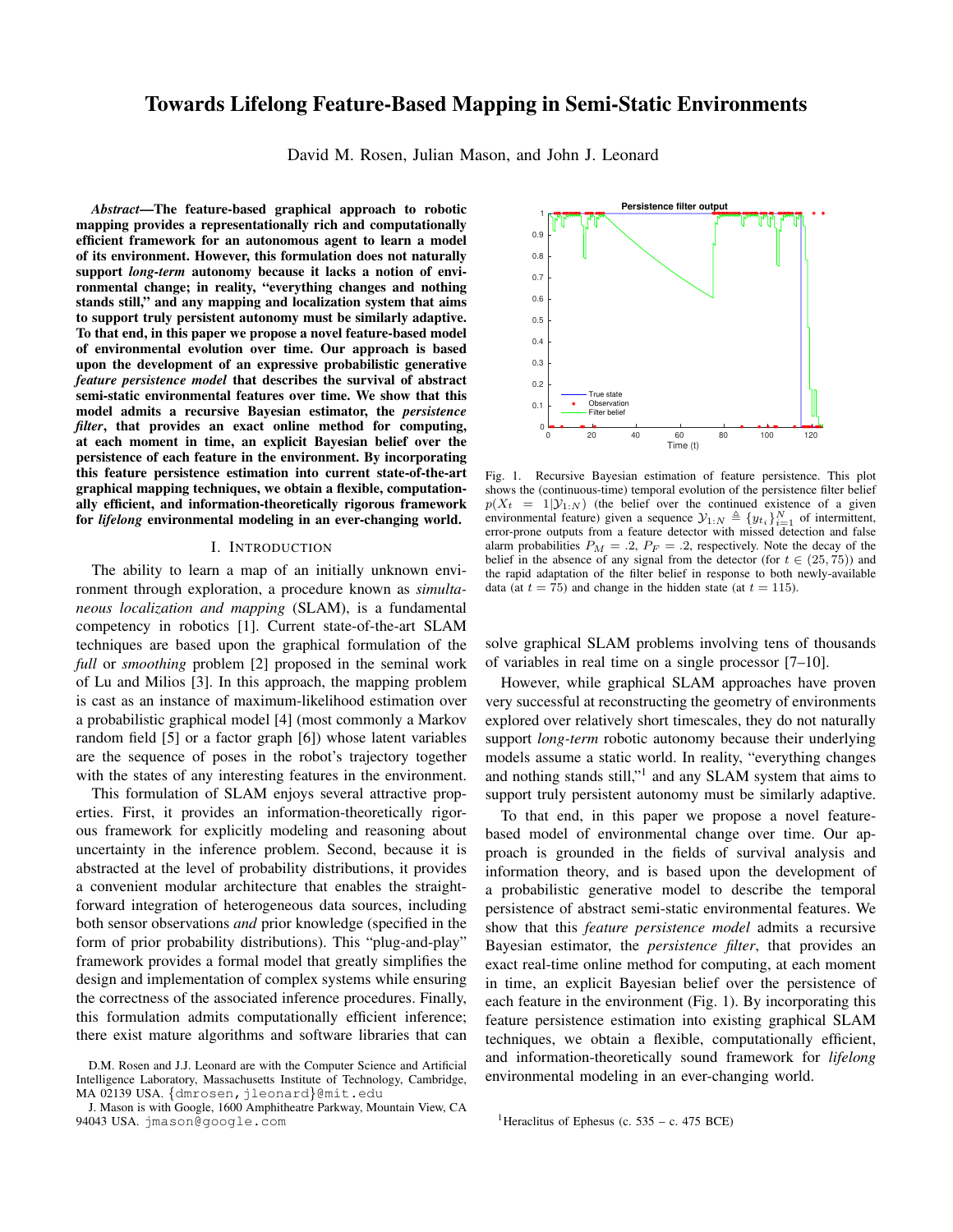## II. RELATED WORK

The principal technical challenge that distinguishes semistatic environmental modeling from the well-studied static case is the need for an additional mechanism to *update* an existing map in response to changes in the world. Several novel map representations have been proposed to facilitate this procedure.

In *sample-based* representations, the map consists of a set of *places*, each of which is modeled by a collection of raw sensor measurements; updating a place in response to environmental change is then achieved by simply updating its associated observations. This approach was originally proposed by Biber and Duckett [\[11,](#page-7-8) [12\]](#page-7-9), who considered maps comprised of 2D laser scans, and performed updates by replacing a randomlyselected fixed fraction of the scans at each place every time it is revisited. More recently, Churchill and Newman [\[13\]](#page-7-10) have proposed *plastic maps*, in which a place is modeled as a collection of *experiences* (temporal sequences of sensor observations associated with a small physical area). In contrast to our approach, these methods are intended only to support reliable long-term *localization* in semi-static environments, and do not actually attempt to produce a temporally coherent or geometrically consistent environmental reconstruction.

Konolige and Bowman [\[14\]](#page-7-11) proposed an extension of [Kono](#page-7-12)[lige et al.'](#page-7-12)s *view-based maps* [\[15\]](#page-7-12) for semi-static environments. In this approach, a place is modeled as a collection of stereocamera frames captured near a single physical location, and the global map is modeled as a graph of places whose edges encode six-degree-of-freedom transforms between camera views. Similarly, Walcott-Bryant et al. [\[16\]](#page-7-13) extended the pose graph model to support 2D semi-static environment modeling using laser scanners. While these approaches *do* enable temporally and geometrically consistent environmental reconstruction, they are tailored to specific classes of sensors and map representations, and lack a unified underlying informationtheoretic model for reasoning about environmental change.

As an alternative to sample-based representations, Meyer-Delius et al. [\[17\]](#page-7-14) and Saarinen et al. [\[18\]](#page-7-15) independently proposed *dynamic occupancy grids*, which generalize occupancy grid maps [\[19\]](#page-7-16) to the case of semi-static environments by modeling the occupancy of each cell as a stationary two-state Markov process. Tipaldi et al. [\[20\]](#page-7-17) subsequently incorporated this model into a generalization of the Rao-Blackwellized particle filtering framework for grid mapping [\[21\]](#page-7-18), thereby producing a fully Bayesian model-based mapping technique. However, this restriction to the occupancy grid model admits capturing only the volumetric geometry of the environment, which is only one of many potential properties of interest (for example, visual appearance is a highly informative environmental signal for mapping and navigation systems [\[22\]](#page-7-19)).

Most recently, Krajník et al. [\[23\]](#page-7-20) have proposed a method for predicting future states of semi-static environments using Fourier analysis; this prior work is perhaps the most similar to our own, as it combines a feature-abstracted environmental representation with an explicit model of environmental change. However, it is designed to capture only long-term *periodic* *patterns of activity* in the environment, and appears to lack an information-theoretically grounded approach for addressing sensing errors or quantifying the uncertainty of prediction.

In contrast to this prior work, our formulation provides a unified, feature-abstracted, model-based, informationtheoretically grounded framework for temporally coherent and geometrically consistent modeling of generic unstructured semi-static environments.

## III. MODELING SEMI-STATIC ENVIRONMENTAL FEATURES

In feature-based mapping, the environment is modeled as a collection of abstract entities called *features*, which encode whatever environmental information is considered relevant (examples include points, lines, planes, objects, and visual interest points). The mapping problem then consists of *identifying* the set of features that are present in the environment and *estimating* their states (e.g. position, orientation, or color), given a collection of noisy observations of the environment.

In static environments, the set of environmental features is fixed for all time by hypothesis, and therefore constructing a map requires only that features be added to it as they are discovered. In contrast, in semi-static environments the feature set itself evolves in time due to environmental change, and therefore mapping requires *both* the ability to add newlydiscovered features into the map *and* to remove features that are no longer present.

Ideally, it would suffice to remove a feature from the map if that feature's location is reobserved and the feature is not detected. In reality, however, a "feature observation" is usually the output of a detector (e.g. an object detector), which may fail to detect features that are present, or generate false detections due to noise in the sensor data. The detector outputs alone are thus insufficient to unambiguously determine whether a feature is still present; the best we can hope for is to estimate a *belief* over feature persistence given this data.

Another complication arises from the passage of time: our belief about the state of a feature that has not been observed for five *minutes* should differ from our belief about the state of a feature that has not been observed for five *days*.

Given these considerations, it is natural to consider the feature persistence problem in terms of *survival analysis* [\[24\]](#page-7-21), the branch of statistics that studies the waiting time until some event of interest occurs. In this application, we consider a feature that is first detected at time  $t = 0$ , and are interested in estimating its *survival time*  $T \in [0, \infty)$  (the length of time that it exists in the environment before vanishing), given a sequence of Boolean random variables  $\{Y_{t_i}\}_{i=1}^N \subseteq \{0,1\}$  indicating the (possibly erroneous) output of a feature detector sampled at the times  $\{t_i\}_{i=1}^N \subset [0,\infty)$ . We formalize this scenario using the following *feature persistence model*:

<span id="page-1-0"></span>
$$
T \sim p_T(\cdot),
$$
  
\n
$$
X_t|T = \begin{cases} 1, & t \le T, \\ 0, & t > T, \end{cases}
$$
 (1)  
\n
$$
Y_t|X_t \sim p_{Y_t}(\cdot|X_t);
$$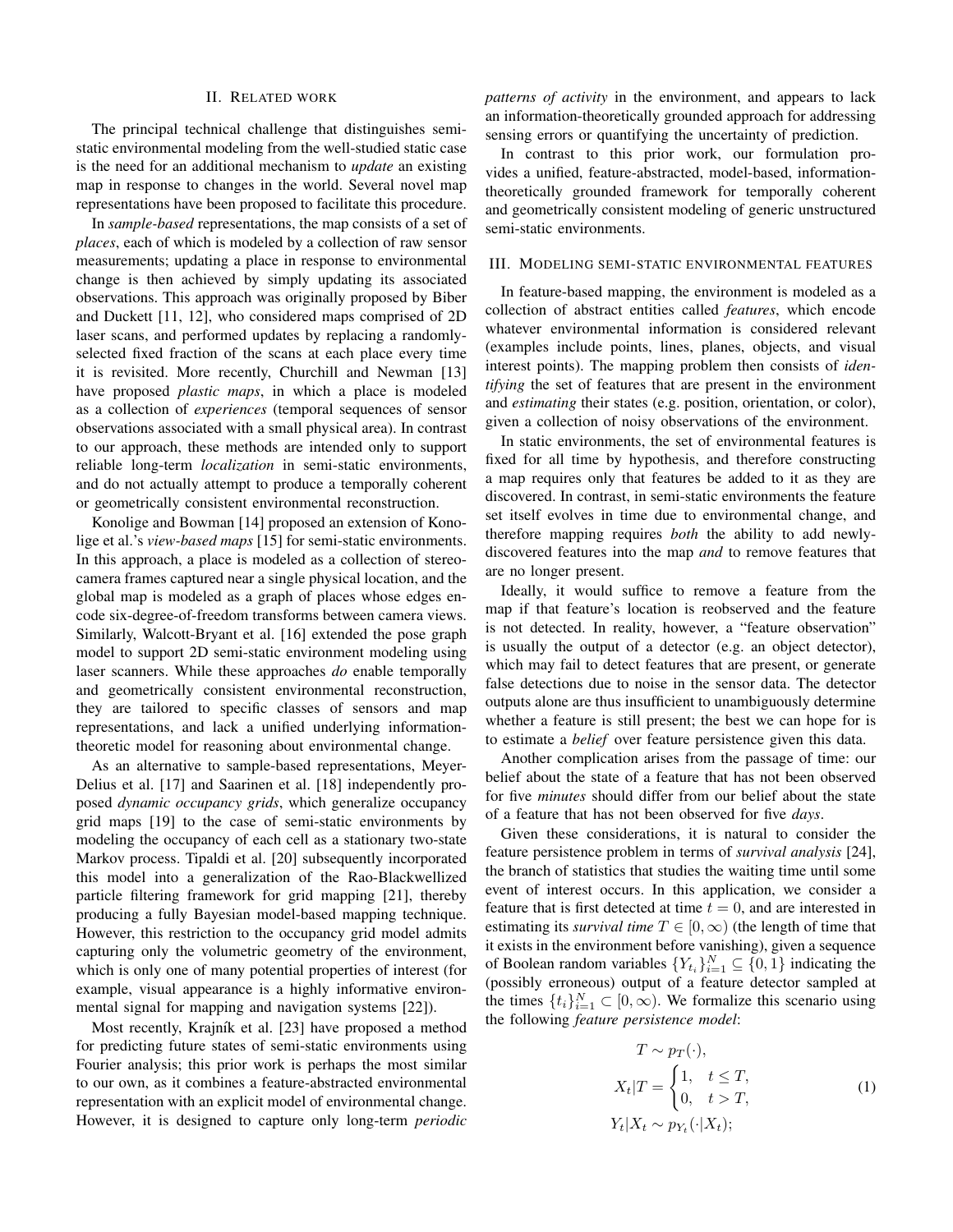here  $p_T : [0, \infty) \to [0, \infty)$  is the probability density function for a prior distribution over the survival time T,  $X_t \in \{0, 1\}$ is a variable indicating whether the feature is still present at time  $t \in [0, \infty)$ , and  $p_{Y_t}(Y_t | X_t)$  is a conditional distribution modeling the feature detector's measurement process.

We observe that the detector measurement model  $p_{Y_t}(\cdot|\cdot)$ in [\(1\)](#page-1-0) is a conditional distribution over two Boolean random variables  $X_t, Y_t \in \{0, 1\}$ , for which there is a single parametric class with two free parameters: the *probability of missed detection*  $P_M$  and the *probability of false alarm*  $P_F$ :

$$
P_M = p_{Y_t}(Y_t = 0 \mid X_t = 1; P_M, P_F)
$$
  
\n
$$
P_F = p_{Y_t}(Y_t = 1 \mid X_t = 0; P_M, P_F)
$$
\n(2)

with  $P_M, P_F \in [0, 1]^2$  $P_M, P_F \in [0, 1]^2$  Since  $P_M$  and  $P_F$  are innate characteristics of the feature detector, the only freedom in the design of the model [\(1\)](#page-1-0) is in the selection of the survival time prior  $p_T(\cdot)$ , which encodes a prior belief about the dynamics of feature persistence in the environment. In Section [V](#page-3-0) we will show how one can design appropriate priors  $p_T(\cdot)$  in practice.

#### IV. ESTIMATING FEATURE PERSISTENCE

<span id="page-2-4"></span>In this section we describe methods for performing inference within the feature persistence model [\(1\)](#page-1-0), assuming access to a sequence of noisy observations<sup>[3](#page-2-1)</sup>  $\mathcal{Y}_{1:N} \triangleq \{y_{t_i}\}_{i=1}^N$  sampled from the feature detector at times  $\{t_i\}_{i=1}^N \subseteq [0,\infty)$  (with  $t_i < t_j$  for all  $i < j$ ) and a method for evaluating  $p_T(\cdot)$ 's cumulative distribution function  $F_T(\cdot)$ :

$$
F_T(t) \triangleq p(T \le t) = \int_0^t p_T(x) \, dx. \tag{3}
$$

Specifically, we will be interested in computing the posterior probability of the feature's persistence at times in the *present* and *future* (i.e. the posterior probability  $p(X_t = 1 | Y_{1:N})$ for times  $t \in [t_N, \infty)$ , as this is the relevant belief for determining whether to maintain a feature in the map.

#### *A. Computing the posterior persistence probability*

We begin by deriving a closed-form solution for the posterior probability  $p(X_t = 1 | Y_{1:N})$  for  $t \in [t_N, \infty)$ .

<span id="page-2-6"></span>Observe that the event  $X_t = 1$  is equivalent to the event  $t \leq T$  in [\(1\)](#page-1-0). We apply Bayes' Rule to compute the posterior persistence probability  $p(X_t = 1 | Y_{1:N})$  in the equivalent form:

$$
p(X_t = 1 | \mathcal{Y}_{1:N}) = \frac{p(\mathcal{Y}_{1:N} | T \ge t) p(T \ge t)}{p(\mathcal{Y}_{1:N})}.
$$
 (4)

The prior probability  $p(T \ge t)$  follows from [\(3\)](#page-2-2):

$$
p(T \ge t) = 1 - F_T(t). \tag{5}
$$

<span id="page-2-0"></span><sup>2</sup>We use constant detector error probabilities  $(P_M, P_F)$  in equation [\(2\)](#page-2-3) in order to avoid cluttering the notation with multiple subscripts; however, all of the equations in Section [IV](#page-2-4) continue to hold if each instance of  $(P_M, P_F)$ is replaced with the appropriate member of a temporally-varying sequence of error probabilities  $\{(\overline{P}_M, P_F)_{t_i}\}_{i=1}^N$ .

<span id="page-2-1"></span><sup>3</sup>Here we follow the lower-case convention for the  $y_{t_i}$  to emphasize that these are sampled *realizations* of the random variables  $Y_{t_i}$ .

The same equivalence of events also implies that the likelihood function  $p(Y_{1:N} | T)$  has the closed form:

<span id="page-2-5"></span>
$$
p(\mathcal{Y}_{1:N}|T) = \prod_{t_i \le T} P_M^{1-y_{t_i}} (1 - P_M)^{y_{t_i}} \prod_{t_i > T} P_F^{y_{t_i}} (1 - P_F)^{1 - y_{t_i}}.
$$
\n
$$
(6)
$$

<span id="page-2-3"></span>We observe that  $p(\mathcal{Y}_{1:N} | T)$  as defined in [\(6\)](#page-2-5) is rightcontinuous and constant on the intervals  $[t_i, t_{i+1})$  for all  $i = 0, \ldots, N$  (where here we take  $t_0 \triangleq 0$  and  $t_{N+1} \triangleq \infty$ ) as a function of  $T$ . These properties can be exploited to derive a simple closed-form expression for the evidence  $p(\mathcal{Y}_{1:N})$ :

<span id="page-2-8"></span>
$$
p(\mathcal{Y}_{1:N}) = \int_0^\infty p(\mathcal{Y}_{1:N}|T) \cdot p(T) \, dT
$$
  
= 
$$
\sum_{i=0}^N \int_{t_i}^{t_{i+1}} p(\mathcal{Y}_{1:N}|t_i) \cdot p(T) \, dT
$$
  
= 
$$
\sum_{i=0}^N p(\mathcal{Y}_{1:N}|t_i) \left[ F_T(t_{i+1}) - F_T(t_i) \right].
$$
 (7)

Finally, if  $t \in [t_N, \infty)$ , then equation [\(6\)](#page-2-5) shows that:

<span id="page-2-7"></span>
$$
p(\mathcal{Y}_{1:N}|T \ge t) = p(\mathcal{Y}_{1:N}|t_N) = \prod_{i=1}^{N} P_M^{1-y_{t_i}} (1 - P_M)^{y_{t_i}}.
$$
\n(8)

<span id="page-2-2"></span>By [\(4\)](#page-2-6), we may therefore recover the posterior persistence probability  $p(X_t = 1 | \mathcal{Y}_{1:N})$  as:

<span id="page-2-12"></span>
$$
p(X_t = 1 | \mathcal{Y}_{1:N}) = \frac{p(\mathcal{Y}_{1:N} | t_N)}{p(\mathcal{Y}_{1:N})} (1 - F_T(t)), \quad t \in [t_N, \infty)
$$
\n(9)

where the likelihood  $p(\mathcal{Y}_{1:N} | t_N)$  and the evidence  $p(\mathcal{Y}_{1:N})$ are computed using  $(8)$  and  $(6)$ – $(7)$ , respectively.

#### *B. Recursive Bayesian estimation*

In this subsection we show how to compute  $p(X_t = 1 | Y_{1:N})$ online in *constant time* through recursive Bayesian estimation.

Observe that if we append an additional observation  $y_{t_{N+1}}$ to the data  $\mathcal{Y}_{1:N}$  (with  $t_{N+1} > t_N$ ), then the likelihood functions  $p(\mathcal{Y}_{1:N+1}|T)$  and  $p(\mathcal{Y}_{1:N}|T)$  in [\(6\)](#page-2-5) satisfy:

<span id="page-2-9"></span>
$$
p(\mathcal{Y}_{1:N+1}|T) =
$$
\n
$$
\begin{cases}\nP_F^{y_{t_{N+1}}}(1 - P_F)^{1 - y_{t_{N+1}}} p(\mathcal{Y}_{1:N}|T), & T < t_{N+1}, \\
P_M^{1 - y_{t_{N+1}}}(1 - P_M)^{y_{t_{N+1}}} p(\mathcal{Y}_{1:N}|T), & T \ge t_{N+1}.\n\end{cases}
$$
\n(10)

In particular, [\(8\)](#page-2-7) and [\(10\)](#page-2-9) imply that

<span id="page-2-10"></span>
$$
p(\mathcal{Y}_{1:N+1}|t_{N+1}) = P_M^{1-y_{t_{N+1}}}(1 - P_M)^{y_{t_{N+1}}} p(\mathcal{Y}_{1:N}|t_N).
$$
\n(11)

Similarly, consider the following lower partial sum for the evidence  $p(Y_{1:N})$  given in [\(7\)](#page-2-8):

<span id="page-2-13"></span>
$$
L(\mathcal{Y}_{1:N}) \triangleq \sum_{i=0}^{N-1} p(\mathcal{Y}_{1:N}|t_i) \left[ F_T(t_{i+1}) - F_T(t_i) \right]. \tag{12}
$$

From [\(7\)](#page-2-8) we have:

<span id="page-2-11"></span>
$$
p(\mathcal{Y}_{1:N}) = L(\mathcal{Y}_{1:N}) + p(\mathcal{Y}_{1:N}|t_N) [1 - F_T(t_N)], \quad (13)
$$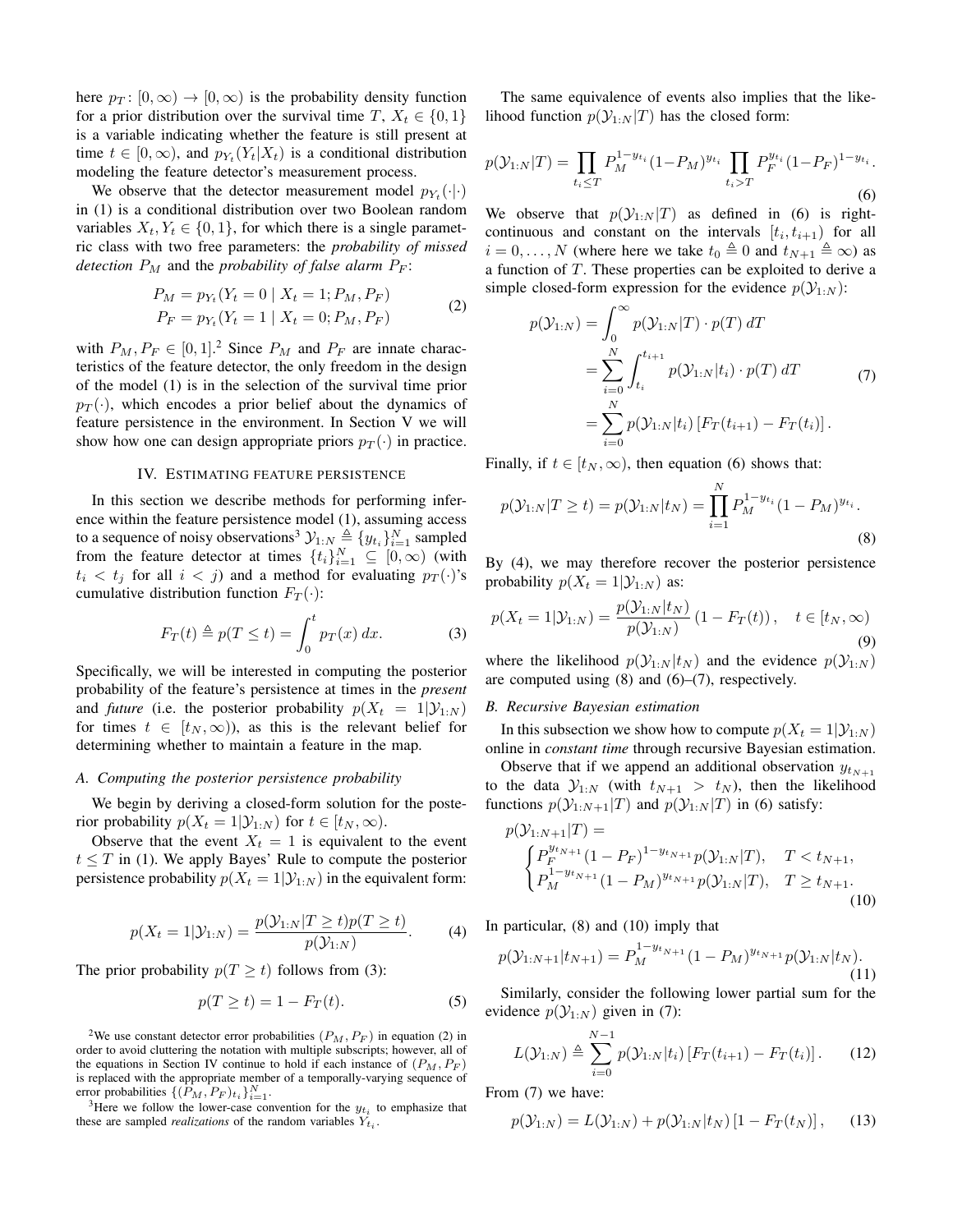- <span id="page-3-2"></span>**Input:** Feature detector error probabilities  $(P_M, P_F)$ , cumulative distribution function  $F_T(\cdot)$ , feature detector outputs  $\{y_{t_i}\}.$
- **Output:** Persistence beliefs  $p(X_t = 1 | \mathcal{Y}_{1:N})$  for  $t \in [t_N, \infty)$ . 1: **Initialization:** Set  $t_0 \leftarrow 0$ ,  $N \leftarrow 0$ ,  $p(\mathcal{Y}_{1:0}|t_0) \leftarrow 1$ ,
- $L(\mathcal{Y}_{1:0}) \leftarrow 0, p(\mathcal{Y}_{1:0}) \leftarrow 1.$ // Loop invariant: the likelihood  $p(\mathcal{Y}_{1:N} | t_N)$ , partial evidence  $L(\mathcal{Y}_{1:N})$ , and evidence  $p(\mathcal{Y}_{1:N})$  are known at entry. 2: while ∃ new data  $y_{t_{N+1}}$  do

## Update:

- 3: Compute the partial evidence  $L(\mathcal{Y}_{1:N+1})$  using [\(14\)](#page-3-1).
- 4: Compute the likelihood  $p(\mathcal{Y}_{1:N+1}|t_{N+1})$  using [\(11\)](#page-2-10).
- 5: Compute the evidence  $p(\mathcal{Y}_{1:N+1})$  using [\(13\)](#page-2-11).
- 6:  $N \leftarrow (N+1)$ .

## Predict:

7: Compute the posterior persistence probability  $p(X_t = 1 | Y_{1:N})$  for  $t \in [t_N, \infty)$  using [\(9\)](#page-2-12).

8: end while

and  $L(\mathcal{Y}_{1:N+1})$  and  $L(\mathcal{Y}_{1:N})$  are related according to:

$$
L(\mathcal{Y}_{1:N+1}) = P_F^{y_{t_{N+1}}} (1 - P_F)^{1 - y_{t_{N+1}}}
$$
  
×  $(L(\mathcal{Y}_{1:N}) + p(\mathcal{Y}_{1:N}|t_N) [F_T(t_{N+1}) - F_T(t_N)])$  (14)

(this can be obtained by splitting the final term from the sum for  $L(\mathcal{Y}_{1:N+1})$  in [\(12\)](#page-2-13) and then using [\(10\)](#page-2-9) to write the likelihoods  $p(\mathcal{Y}_{1:N+1}|t_i)$  in terms of  $p(\mathcal{Y}_{1:N}|t_i)$ .

Equations [\(11\)](#page-2-10)–[\(14\)](#page-3-1) admit the implementation of a *recursive Bayesian estimator* for computing the posterior feature persistence probability  $p(X_t = 1 | \mathcal{Y}_{1:N})$  with  $t \in [t_N, \infty)$ . The complete algorithm, which we refer to as the *persistence filter*, is summarized as Algorithm [1.](#page-3-2) An example application of this filter is shown in Fig. [1.](#page-0-1)

### V. DESIGNING THE SURVIVAL TIME PRIOR

<span id="page-3-0"></span>In this section we describe a practical framework for designing survival time priors  $p_T(\cdot)$  in [\(1\)](#page-1-0) using analytical techniques from survival analysis.

### *A. Survival analysis*

Here we briefly introduce some analytical tools from survival analysis; interested readers may see [\[24\]](#page-7-21) for more detail.

A distribution  $p_T(\cdot)$  over survival time  $T \in [0, \infty)$  is often characterized in terms of its *survival function*  $S_T(\cdot)$ :

$$
S_T(t) \triangleq p(T > t) = \int_t^{\infty} p_T(x) \, dx = 1 - F_T(t); \tag{15}
$$

this function directly reports the probability of survival beyond time  $t$ , and is thus a natural object to consider in the context of survival analysis. Another useful characterization of  $p_T(\cdot)$ is its *hazard function* or *hazard rate*  $\lambda_T(\cdot)$ :

$$
\lambda_T(t) \triangleq \lim_{\Delta t \to 0} \frac{p(T < t + \Delta t | T \ge t)}{\Delta t};\tag{16}
$$

this function reports the probability of failure (or "death") per unit time at time  $t$  conditioned upon survival until time  $t$  (i.e. the *instantaneous rate of failure* at time t), and so provides an intuitive measure of how "hazardous" time  $t$  is. We also define the *cumulative hazard function*  $\Lambda_T(\cdot)$ :

<span id="page-3-5"></span>
$$
\Lambda_T(t) \triangleq \int_0^t \lambda_T(x) \, dx. \tag{17}
$$

By expanding the conditional probability in [\(16\)](#page-3-3) and applying definition [\(15\)](#page-3-4), we can derive a pair of useful expressions for the hazard rate  $\lambda_T(\cdot)$  in terms of the survival function  $S_T(\cdot)$  and the probability density function  $p_T(\cdot)$ :

$$
\lambda_T(t) = \lim_{\Delta t \to 0} \frac{1}{\Delta t} \left[ \frac{p(t \le T < t + \Delta t)}{p(T \ge t)} \right] = \frac{p_T(t)}{S_T(t)} = -\frac{S'_T(t)}{S_T(t)}.
$$
\n(18)

We recognize the right-hand side of [\(18\)](#page-3-5) as  $\frac{d}{dt}[-\ln S_T(t)]$ ; by integrating both sides and enforcing the condition that  $S_T(0) = 1$ , we find that

<span id="page-3-7"></span><span id="page-3-6"></span>
$$
S_T(t) = e^{-\Lambda_T(t)}.
$$
\n(19)

<span id="page-3-1"></span>Finally, differentiating both sides of [\(19\)](#page-3-6) shows that

$$
p_T(t) = \lambda_T(t)e^{-\Lambda_T(t)},\tag{20}
$$

which expresses the original probability density function  $p_T(\cdot)$ in terms of its hazard function  $\lambda_T(\cdot)$ .

Equations [\(16\)](#page-3-3) and [\(19\)](#page-3-6) show that every hazard function satisfies  $\lambda_T(t) \ge 0$  and  $\lim_{t \to \infty} \int_0^t \lambda_T(x) dx = \infty$ ; conversely, it is straightforward to verify that any function  $\lambda_T : [0, \infty) \rightarrow$ R satisfying these two properties defines a valid probability density function  $p_T(\cdot)$  on  $[0, \infty)$  (by means of [\(20\)](#page-3-7)) for which it is the hazard function. In the next subsection, we will use this result to design survival time priors  $p_T(\cdot)$  for [\(1\)](#page-1-0) by specifying their hazard functions  $\lambda_T(\cdot)$ .

## *B. Survival time belief shaping using the hazard function*

While the probability density, survival, hazard, and cumulative hazard functions are all equivalent representations of a probability distribution over  $[0, \infty)$ , the hazard function provides a *dynamical* description of the survival process (by specifying the *instantaneous event rate*), and is thus a natural domain for designing priors  $p_T(\cdot)$  that encode information about how the feature disappearance rate varies over time. This enables the construction of survival time priors that, for example, encode knowledge of patterns of activity in the environment, or that induce posterior beliefs about feature persistence that evolve in time in a desired way. By analogy with *loop shaping* (in which a control system is designed implicitly by specifying its transfer function), we can think of this process of designing the prior  $p_T(\cdot)$  by specifying its hazard function  $\lambda_T(\cdot)$  as survival time *belief shaping*.

<span id="page-3-4"></span><span id="page-3-3"></span>As an illustrative concrete example, Fig. [2](#page-4-0) shows several hazard functions and their corresponding cumulative hazard, survival, and probability density functions. Consider the red hazard function in Fig. [2\(a\),](#page-4-1) which has a high constant failure rate for  $t \in [0, 3]$  and falls off rapidly for  $t > 3$ . Interpreting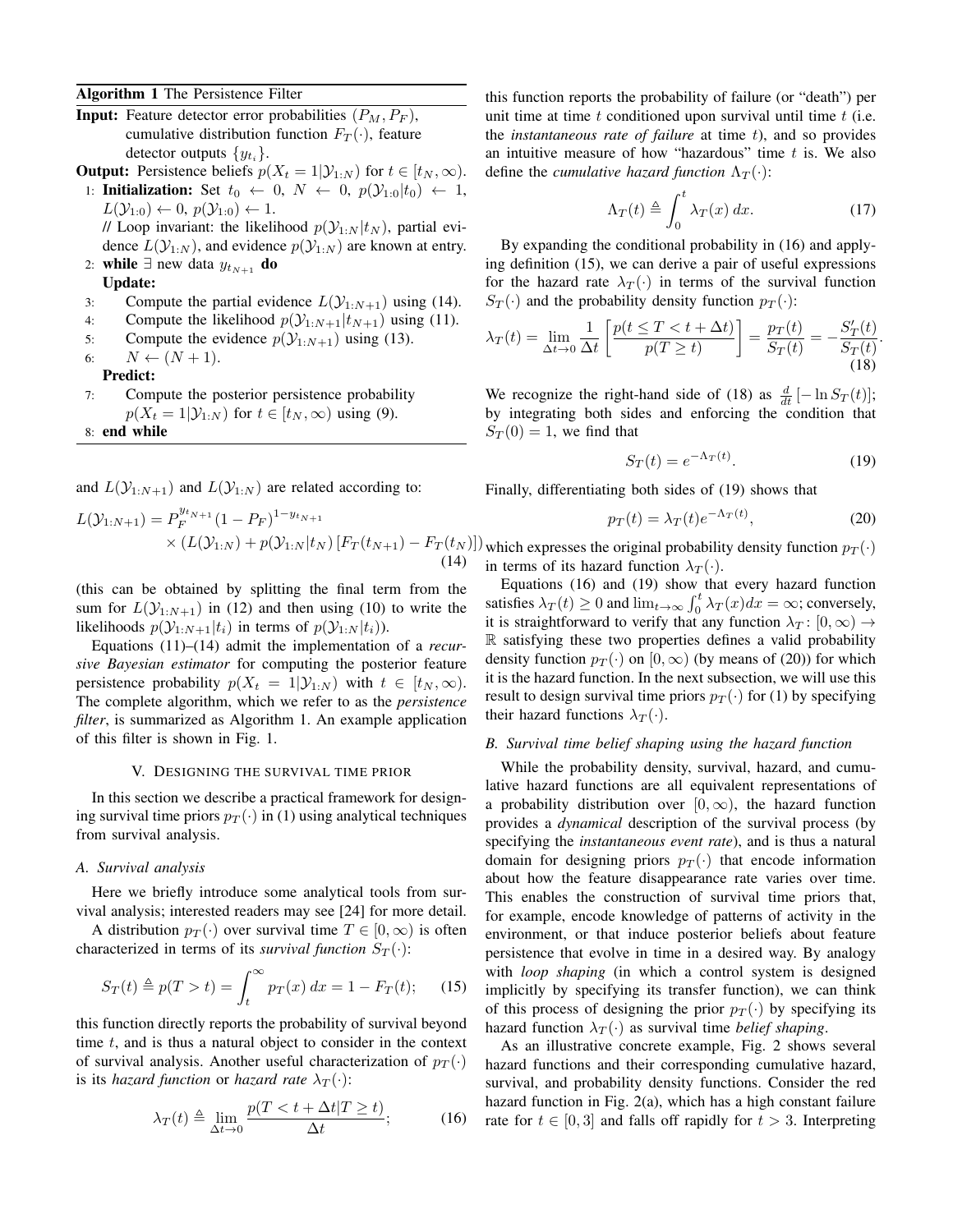<span id="page-4-1"></span>

<span id="page-4-0"></span>Fig. 2. Survival time belief shaping using the hazard function. [\(a\)–](#page-4-1)[\(d\)](#page-4-2) show the corresponding hazard, cumulative hazard, survival, and probability density functions, respectively, for three survival time distributions (colored red, blue, and cyan). Note that even visually quite similar probability density functions may encode very different rates of feature disappearance as functions of time (compare the red and cyan functions in [\(a\)](#page-4-1) and [\(d\)\)](#page-4-2), thus illustrating the utility of analyzing and constructing survival time priors using the hazard function.

this in terms of feature persistence, this function encodes the idea that *any feature that persists until time*  $t = 3$  *is likely static* (e.g. part of a wall). Similarly, the blue hazard function in Fig. [2\(a\)](#page-4-1) shows a periodic alternation between high failure rates over the intervals  $(k, k + \frac{1}{2})$ ,  $k = 0, 1, \dots$  and *zero* risk over the intervals  $[k+\frac{1}{2},k+1]$  (i.e. any feature that survives until  $k + \frac{1}{2}$  is guaranteed to survive until  $k + 1$ ). This provides a plausible model of areas which are known to be static at certain times, e.g. an office environment that closes overnight.

This example also serves to illustrate the utility of the belief-shaping approach, as it may not always be clear how to directly construct a survival-time prior that encodes a given set of environmental dynamics. For example, comparing the red and cyan curves in Figs.  $2(a)$  and  $2(d)$  reveals that even visually-similar probability density functions may encode radically different environmental properties. In contrast, the dynamical description provided by the hazard function is easily interpreted, and therefore easily designed.

#### *C. General-purpose survival time priors*

Survival time belief shaping provides an expressive modeling framework for constructing priors  $p_T(\cdot)$  that incorporate knowledge of time-varying rates of feature disappearance; however, this approach is only useful when such information is available. In this subsection, we describe methods for selecting non-informative priors  $p_T(\cdot)$  that are safe to use when little is known in advance about the environmental dynamics.

Our development is motivated by the *principle of maximum entropy* [\[25\]](#page-7-22), which asserts that the epistemologically correct choice of prior  $p_{\theta}(\cdot)$  for a Bayesian inference task over a latent state  $\theta$  is the one that has *maximum entropy* (and is therefore the *maximally uncertain* or *minimally informative* prior), subject to the enforcement of any conditions on  $\theta$  that are *actually known* to be true. The idea behind this principle is to avoid the selection of a prior that "accidentally" encodes additional information about θ beyond what is *actually known*, and may therefore improperly bias the inference.

From the perspective of belief shaping using the hazard function, this principle suggests the use of a *constant* hazard rate (since the use of any non-constant function would encode the belief that there are certain distinguished times at which features are more likely to vanish). And indeed, setting  $\lambda_T(t) \equiv \lambda \in (0,\infty)$  corresponds (by means of [\(20\)](#page-3-7)) to selecting the exponential distribution:

<span id="page-4-3"></span><span id="page-4-2"></span>
$$
p_T(t; \lambda) = \lambda e^{-\lambda t}, \quad t \in [0, \infty)
$$
 (21)

which is the maximum entropy distribution amongst all distributions on [0,  $\infty$ ) with a specified expectation  $E[T]$ . In the case of the exponential distribution [\(21\)](#page-4-3), this expectation is:

$$
E[T] = \lambda^{-1} \tag{22}
$$

so we see that the selection of the (hazard) rate parameter  $\lambda$ in [\(21\)](#page-4-3) encodes the expected feature persistence time.

We propose several potential methods for selecting this parameter in practice:

*1) Engineering the persistence filter belief:* As can be seen from [\(9\)](#page-2-12), the survival function  $S_T(t) = 1 - F_T(t)$  controls the rate of decay of the persistence probability  $p(X_t = 1 | Y_{1:N})$ in the absence of new observations (cf. Fig. [1\)](#page-0-1). The survival function corresponding to the exponential distribution [\(21\)](#page-4-3) is

<span id="page-4-4"></span>
$$
S_T(t; \lambda) = e^{-\lambda t},\tag{23}
$$

so that  $\lambda$  has an additional interpretation as a parameter that controls the half-life  $\tau_{1/2}$  of the decay process [\(23\)](#page-4-4):

<span id="page-4-5"></span>
$$
\tau_{1/2} = \ln(2)/\lambda. \tag{24}
$$

Thus, one way of choosing  $\lambda$  is to view it as a design parameter that enables engineering the evolution of the persistence filter belief  $p(X_t = 1 | Y_{1:N})$  so as to enforce a desired decay or "forgetting" rate in the absence of new data.

*2) Class-conditional learning:* A second approach follows from the use of a feature detector to generate the observations in the feature persistence model. For cases in which features are objects (e.g. chairs or coffee cups) and their detectors are trained using machine learning techniques, one could use the training corpus to learn class-conditional hazard rates  $\lambda$  that characterize the "volatility" of a given class.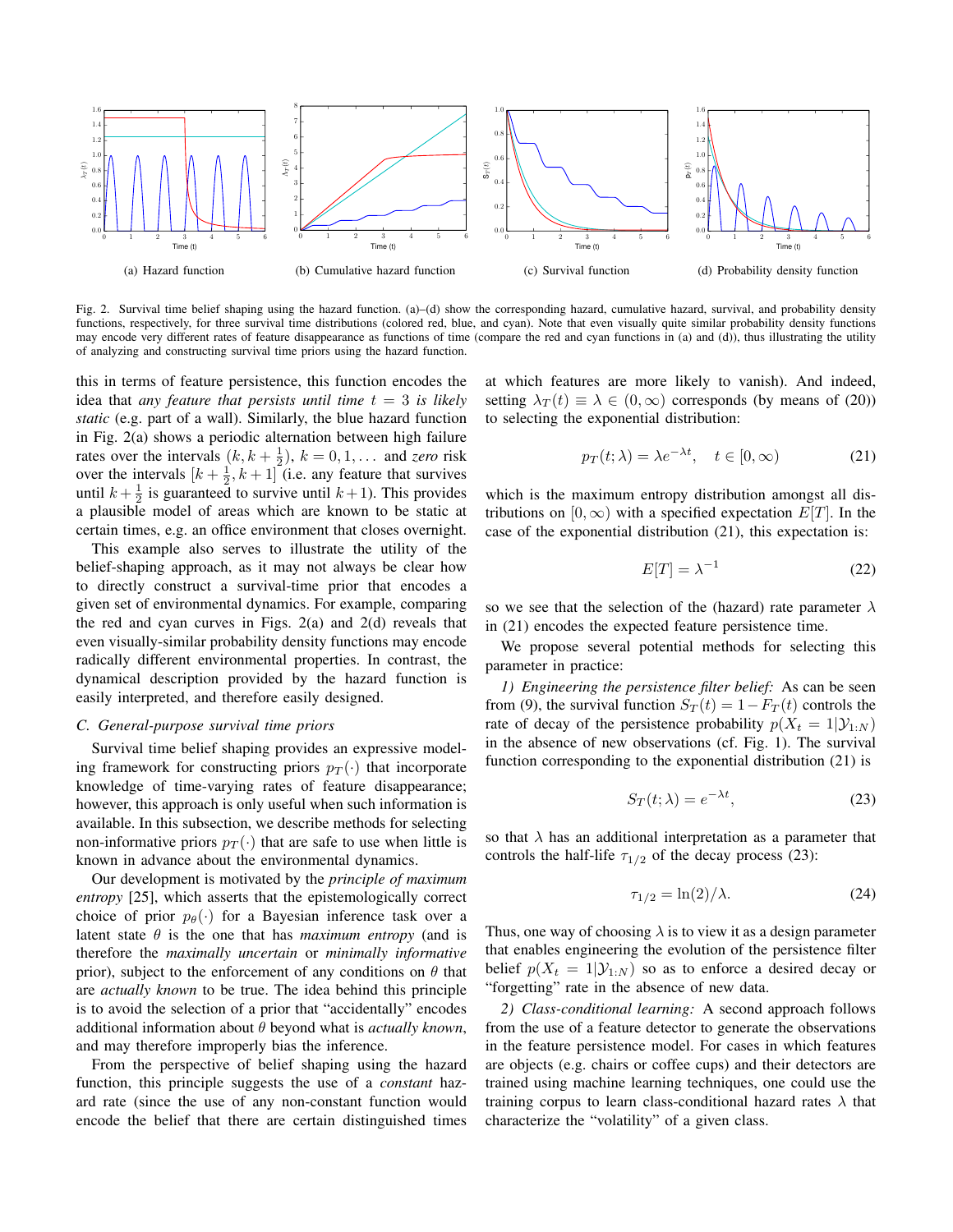<span id="page-5-6"></span>*3) Bayesian representation of parameter uncertainty:* Finally, in some cases it may not be possible to determine the "correct" value of the rate parameter  $\lambda$ , or it may be possible to do so only imprecisely. In these instances, the correct Bayesian procedure is to introduce an additional prior  $p_{\lambda}(\cdot)$  to model the uncertainty in  $\lambda$  explicitly; one can then recover the marginal distribution  $p_T(\cdot)$  for the survival time (accounting for the uncertainty in  $\lambda$ ) by marginalizing over  $\lambda$  according to:

$$
p_T(t) = \int p_T(t; \lambda) \cdot p_\lambda(\lambda) d\lambda.
$$
 (25)

Once again we are faced with the problem of selecting a prior, this time over  $\lambda$ . However, in this instance we know that  $\lambda$  parameterizes the sampling distribution [\(21\)](#page-4-3) as a *rate parameter*, i.e. we have  $p_T(t; \lambda) = \lambda f(\lambda t)$  for some fixed normalized density  $f(\cdot)$  (in this case,  $f(x) = e^{-x}$ ). Since t enters the distribution  $p_T(t; \lambda)$  in [\(21\)](#page-4-3) only through the product  $\lambda t$ , we might suspect that  $p_T(t; \lambda)$  possesses a symmetry under the multiplicative group  $\mathbb{R}_+ \triangleq (0,\infty)$  with action  $(\lambda, t) \mapsto$  $(q\lambda, t/q)$  for  $q \in \mathbb{R}_+$ . Letting  $\lambda' \triangleq q\lambda$  and  $t' \triangleq t/q$ , we find that  $p_T(t';\lambda') dt' = p_T(t;\lambda) dt$ , which proves that the probability measure encoded by the density  $p_T(t; \lambda)$  is indeed invariant under this action.

The *principle of transformation groups* [\[25\]](#page-7-22) asserts that any prior  $p_{\theta}(\cdot)$  expressing ignorance of the parameter of a sampling distribution  $p_y(y|\theta)$  that is invariant under the action of a group  $G$  should likewise be invariant under the same action. (This principle is closely related to the *principle of indifference*, and can be thought of as a generalization of this principle to the case of priors over continuous parameter spaces that are equipped with a specified symmetry group.)

Enforcing this requirement in the case of our rate parameter  $\lambda$ , it can be shown (cf. [\[25,](#page-7-22) Sec. 7]) that the prior we seek satisfies  $p_{\lambda}(\lambda) \propto \lambda^{-1}$ . While this is formally an improper prior, if we incorporate the additional (weak) prior information that the feature survival processes we wish to model evolve over timescales [\(24\)](#page-4-5) on the order of, say, seconds to decades, we may restrict  $\lambda \in [\lambda_l, \lambda_u]$  using (conservative) lower and upper bounds  $\lambda_l, \lambda_u$ , and thereby recover:

$$
p_{\lambda}(\lambda; \lambda_l, \lambda_u) = \frac{1}{\lambda \ln(\lambda_u/\lambda_l)}, \quad \lambda \in [\lambda_l, \lambda_u].
$$
 (26)

The marginal density  $p_T(\cdot)$  obtained from [\(25\)](#page-5-0) using [\(21\)](#page-4-3) and [\(26\)](#page-5-1) is then:

<span id="page-5-2"></span>
$$
p_T(t; \lambda_l, \lambda_u) = \frac{e^{-\lambda_l t} - e^{-\lambda_u t}}{t \ln(\lambda_u/\lambda_l)}
$$
(27)

with corresponding survival function:

$$
S_T(t; \lambda_l, \lambda_u) = \frac{E_1(\lambda_l t) - E_1(\lambda_u t)}{\ln(\lambda_u/\lambda_l)},
$$
\n(28)

where  $E_1(x)$  is the *first generalized exponential integral*:

$$
E_1(x) \triangleq \int_1^{\infty} t^{-1} e^{-xt} dt.
$$
 (29)

Equations [\(27\)](#page-5-2)–[\(29\)](#page-5-3) define a class of minimally-informative "general-purpose" survival time priors that can be safely

applied when little information is available in advance about rates of feature disappearance in a given environment.

## <span id="page-5-5"></span>VI. GRAPHICAL SLAM IN SEMI-STATIC ENVIRONMENTS

Finally, we describe how to incorporate the feature persistence model [\(1\)](#page-1-0) into the probabilistic graphical model formulation of SLAM to produce a framework for featurebased mapping in semi-static environments.

<span id="page-5-0"></span>Our approach is straightforward. Our operationalization of features as having a fixed geometric configuration but finite persistence time enforces a clean separation between the estimation of environmental geometry and feature persistence. Existing graphical SLAM techniques provide a mature solution for geometric estimation, and the persistence filter provides a solution to persistence estimation. Thus, to extend the graphical SLAM framework to semi-static environments, we simply associate a persistence filter with each feature. In practice, newly-discovered environmental features are initialized and added to the graph in the usual way, while features that have "vanished" (those for which  $p(X_t = 1 | Y_{1:N}) < P_V$ for some threshold probability  $P_V$ ) can be removed from the graph by marginalization [\[26,](#page-7-23) [27\]](#page-7-24).

## VII. EXPERIMENTS

One of the principal motivations for developing the persistence filter is to support long-term autonomy by enabling a robot to update its map in response to environmental change. To that end, consider a robot operating in some environment for an extended period of time. As it runs, it will from time to time revisit each location within that environment (although not necessarily at regular intervals or equally often), and during each revisitation, it will collect some number of observations of the features that are visible from that location. We are interested in characterizing the persistence filter's estimation performance under these operating conditions.

## <span id="page-5-4"></span>*A. Experimental setup*

<span id="page-5-1"></span>We simulate a sequence of observations of a single environmental feature using the following generative procedure:

- 1) For a simulation of length  $L$ , begin by sampling a feature survival time T uniformly randomly:  $T \sim \mathcal{U}([0, L])$ .
- 2) Sample the time  $R$  until revisitation from an exponential distribution with rate parameter  $\lambda_R$ :  $R \sim \text{Exp}(\lambda_R)$ .
- 3) Sample the number  $N \in \{1, 2, \ldots\}$  of observations collected during this revisitation from a geometric distribution with success probability  $p_N : N \sim \text{Geo}(P_N)$ .
- 4) For each  $i \in \{1, ..., N\}$ , sample an observation  $y_i$ according to the detector model [\(2\)](#page-2-3), and a waiting time  $O_i$  until the next observation  $y_{i+1}$  from an exponential distribution with rate parameter  $\lambda_O$ :  $O_i \sim \text{Exp}(\lambda_O)$ .
- 5) Repeat steps 2) through 4) to generate a sequence of observations  $\{y_{t_i}\}\$  of temporal duration at least L.

<span id="page-5-3"></span>We consider the performance of three feature persistence estimators on sequences drawn from the above model:

• The persistence filter constructed using the true (uniform) survival time prior  $\mathcal{U}([0,L]);$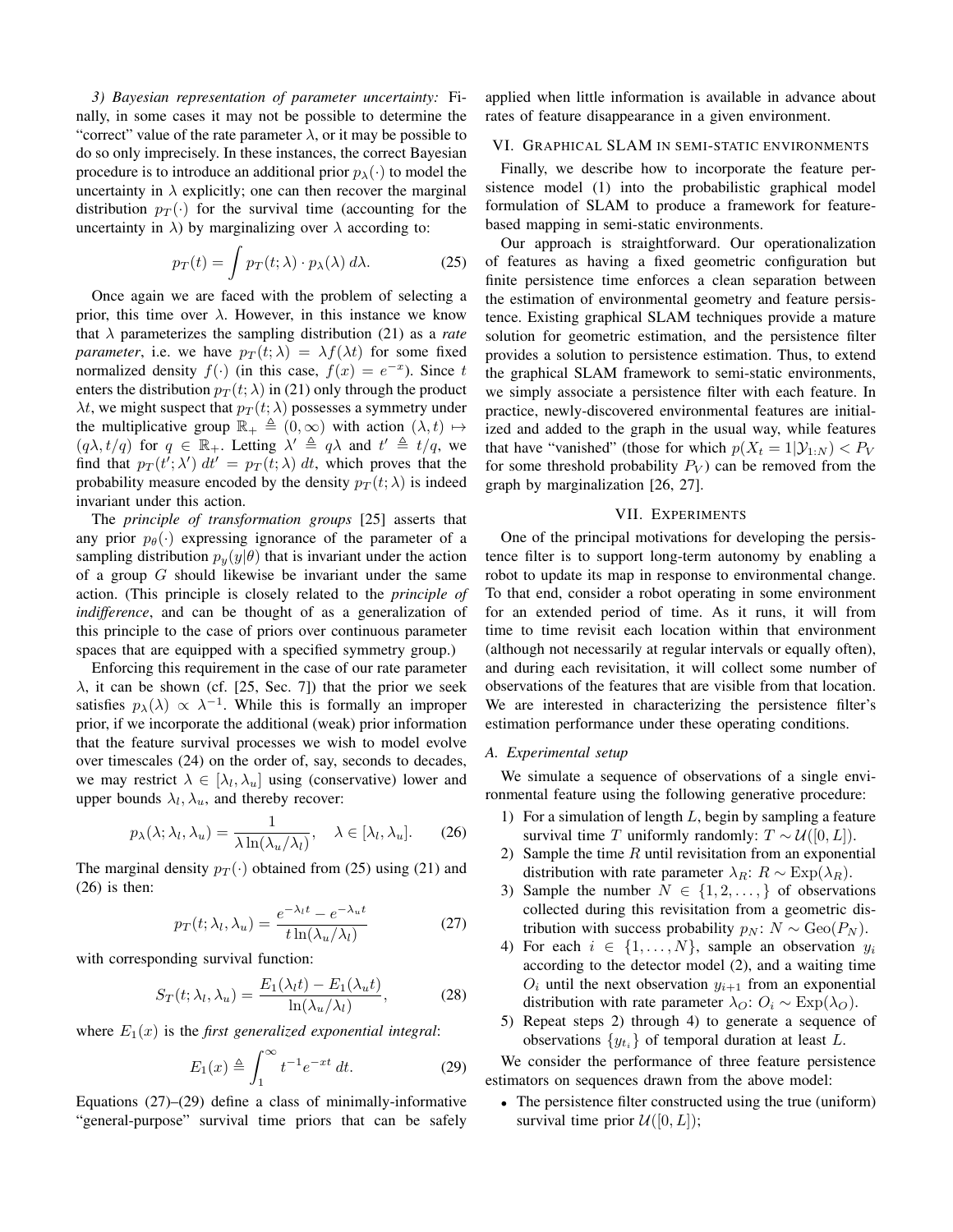<span id="page-6-0"></span>

Fig. 3. Feature persistence estimation performance under the average  $L^1$  error metric. [\(a\)](#page-6-0)[–\(c\)](#page-6-1) plot the mean value of  $E(X_t, p(X_t = 1 | Y_{1:N}))$ as defined in [\(30\)](#page-6-2) over 100 observation sequences sampled from the generative model of Section [VII-A](#page-5-4) as a function of the detector error rates  $(P_M, P_F) \in \{0.01, 0.05, 1, 1.15, 20, 25, 30, 35, 40\}^2$  (holding  $L = 1000$ ,  $\lambda_R = 1/50$ ,  $\lambda_O = 1$ , and  $P_N = .2$  constant) for the uniform-prior persistence filter, general-purpose prior persistence filter, and empirical estimator, respectively. [\(d\)](#page-6-3) plots the the mean value of the error  $E(X_t, p(X_t = 1 | Y_{1:N}))$  over 100 observation sequences sampled from the generative model of Section [VII-A](#page-5-4) as a function of the revisitation rate  $\lambda_R \in \{1/100, 1/50, 1/25, 1/10, 1/5\}$ (holding  $L = 1000$ ,  $\lambda_O = 1$ ,  $P_N = .2$ , and  $(P_M, P_F) = (.1, .1)$  constant).

- The persistence filter constructed using the generalpurpose survival time prior defined in [\(27\)](#page-5-2)–[\(29\)](#page-5-3) with  $(\lambda_l, \lambda_u) = (.001, 1);$  and
- The *empirical estimator*, which reports the most recent observation  $y_{t_N}$  as the true state  $X_t$  with certainty.

## *B. Evaluation*

We consider two metrics for evaluating the performance of our estimators: average  $L^1$  error and classification accuracy.

*1) Average* L 1 *error:* In our first evaluation, we consider both the ground-truth state indicator variable  $X_t$  and the posterior persistence belief  $p(X_t = 1 | Y_{1:N})$  as functions of time  $t \in [0, L]$  taking values in [0, 1], and adopt as our error metric  $E(\cdot, \cdot)$  the mean  $L^1$  distance between them:

$$
E(f,g) \triangleq \frac{1}{L} \int_0^L |f(t) - g(t)| dt, \quad f, g \in L^1([0, L]). \tag{30}
$$

Intuitively, the error  $E(X_t, p(X_t = 1 | Y_{1:N}))$  measures how closely an estimator's persistence belief  $p(X_t = 1 | Y_{1:N})$ tracks the ground truth state  $X_t$  over time (graphically, this corresponds to the average vertical distance between the green and blue curves in Fig. [1](#page-0-1) over the length of the simulation.)

Fig. [3](#page-6-4) plots the mean of the error  $E(X_t, p(X_t = 1 | Y_{1:N}))$ over 100 observation sequences sampled from the generative model of Section [VII-A](#page-5-4) as a function of both the feature detector error rates  $(P_M, P_F)$  and the revisitation rate  $\lambda_R$ for each of the three persistence estimators. We can see that the uniform-prior persistence filter strictly dominates the other two estimators. The general-purpose persistence filter also outperforms the empirical estimator across the majority of the test scenarios; the exceptions are in the low-detector-errorrate and infrequent-revisitation regimes, in which the  $L^1$  error metric penalizes the decay in the persistence filter's belief over time (cf. Fig. [1\)](#page-0-1), while the empirical estimator always reports its predictions with complete certainty. We will see in the next evaluation that the empirical estimator's gross overconfidence in its beliefs actually leads to much poorer performance on feature removal decisions versus the persistence filter.

<span id="page-6-5"></span><span id="page-6-4"></span><span id="page-6-3"></span><span id="page-6-1"></span>

<span id="page-6-7"></span><span id="page-6-6"></span><span id="page-6-2"></span>Fig. 4. Feature removal classification performance. [\(a\)](#page-6-5) and [\(b\)](#page-6-6) show the mean removal precision and recall over 100 observation sequences sampled from the generative model of Section [VII-A](#page-5-4) (with  $L = 1000$ ,  $(P_M, P_F) = (.1, .1),$  $\lambda_R = 1/50$  and  $\lambda_O = 1$ ) as a function of the removal threshold  $P_V \in$ {.01, .05, .1, .15, .2, .25, .3, .35, .4, .45, .5}. For each observation sequence, the removal precision and recall are computed by querying the persistence belief  $p(X_t = 1 | Y_{1:N})$  at .1-time intervals, thresholding the belief at  $P_V$  to obtain a {0, 1}-valued prediction, and computing the precision and recall of the sequence of "removal" decisions (0-valued predictions).

*2) Classification accuracy:* In practice, we would use the persistence belief to decide when a feature should be removed from a map. While the belief is in  $[0, 1]$ , the decision to remove a feature is binary, which means that we must select a belief threshold  $P_V$  for feature removal (see Section [VI\)](#page-5-5). The threshold  $P_V$  thus parameterizes a family of binary classifiers for feature removal, and we would like to characterize the performance of this family as a function of  $P_V$ .

Fig. [4](#page-6-7) plots the mean precision and recall of these feature removal decisions over 100 observation sequences sampled from the generative model of Section [VII-A](#page-5-4) as a function of  $P_V$ . We can see that both persistence filter implementations significantly outperform the empirical estimator in precision and recall for feature removal decisions. Furthermore, the loss in performance introduced by using the general-purpose prior in place of the true (uniform) prior is relatively modest, validating our earlier development in Section [V-C3.](#page-5-6)

## VIII. CONCLUSION

In this paper we proposed the *feature persistence model*, a novel feature-based model of environmental temporal evo